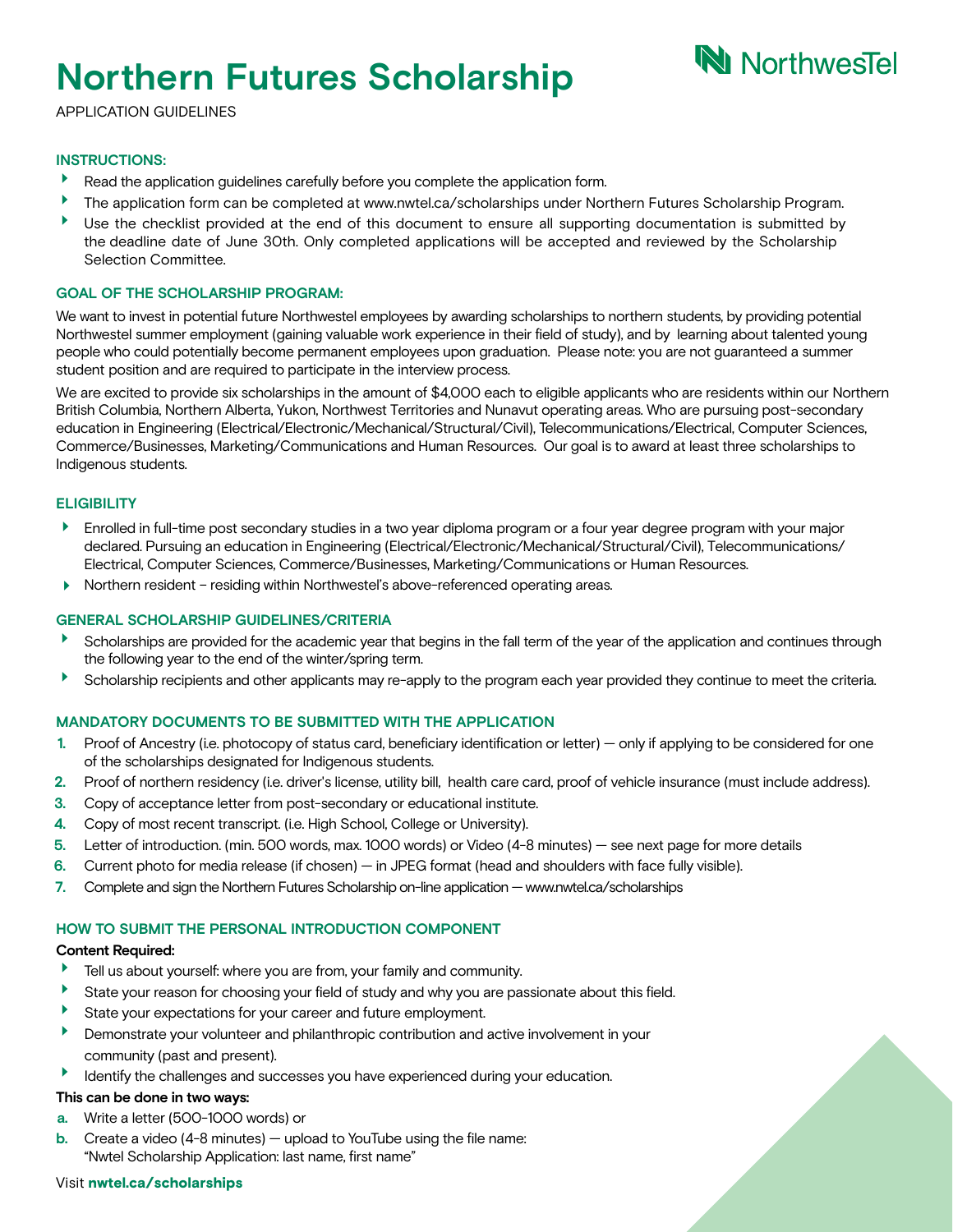## **N** Northwestel

### **Steps on how to upload to YouTube**:

- **1.** Create a YouTube Account (www.youtube.com)
- **2.** Sign In
- **3.** Go to 'Video Manager'
- **4.** Select 'Upload a Video'
- **5.** You then have an option to upload a video from your computer or smart phone or other multimedia device. You also have an option to use a webcam. Please name your video: **"NWtel Scholarship Application: (ex: Smith, Jane)"**
- **6.** Copy the link into the YouTube video link field in the on-line application

Note: If you do not want your video to be searchable on sites such as YouTube, Google etc... make sure you adjust your Privacy Settings.

- Go to Video Manager
- Go to Uploads
- Click on the Lock beside the video (to the right)
- $\blacktriangleright$  Privacy and publish settings
- **BELECT Your Preferred Privacy Setting**

(If you select 'Private', be sure to enter [scholarships@nwtel.ca](mailto:scholarships%40nwtel.ca?subject=) as the viewer)

### **SCHOLARSHIP SELECTION COMMITTEE**

Applications are reviewed by the scholarship selection committee, all decisions are final and there is no appeal process. When assessing applications, the scholarship selection committee uses the following criteria:

- Demonstrated academic merit
- Quality and content of the personal introduction letter/video
- Evidence of suitability and commitment to field of study
- Stated desire to return to the north after graduation
- ▶ Community involvement

### **NOTIFICATION**

All applicants, successful or otherwise, will receive written notification from the selection committee regarding their application.

### **SUCCESSFUL SCHOLARSHIP RECIPIENTS**

- In the event you withdraw from full-time studies before the academic year begins and have been awarded a scholarship, you are required to return the full amount of the scholarship.
- In the event you withdraw from full-time studies during the subsequent academic year, you must immediately return any unused portion of the scholarship.
- Scholarship recipients will be asked to participate in publicity and promotional events sponsored by Northwestel and will be required to sign the declaration on the Application Form agreeing to this condition.
- Scholarship recipients are required to submit proof of registration from the educational institute prior to scholarship funds being transferred.

### **APPLICATION DEADLINE**

All applications must be received by 11:59 p.m. (Yukon Standard Time) June 30. Fully completed application packages (application form and all supporting documentation) must contain current information and can be delivered by one of the following ways: (please ensure all documents are clearly marked with your name on them).

- **a.** Online application **[www.nwtel.ca](mailto:scholarships%40nwtel.ca?subject=)/scholarships**
- **b.** Email to **scholarships@nwtel.ca**
- **c.** Fax to **867-668-3236**
- **d.** Mail to: **Northern Futures Scholarship Committee**

 **P.O Box 2727 Whitehorse, Yukon Y1A 4Y4**